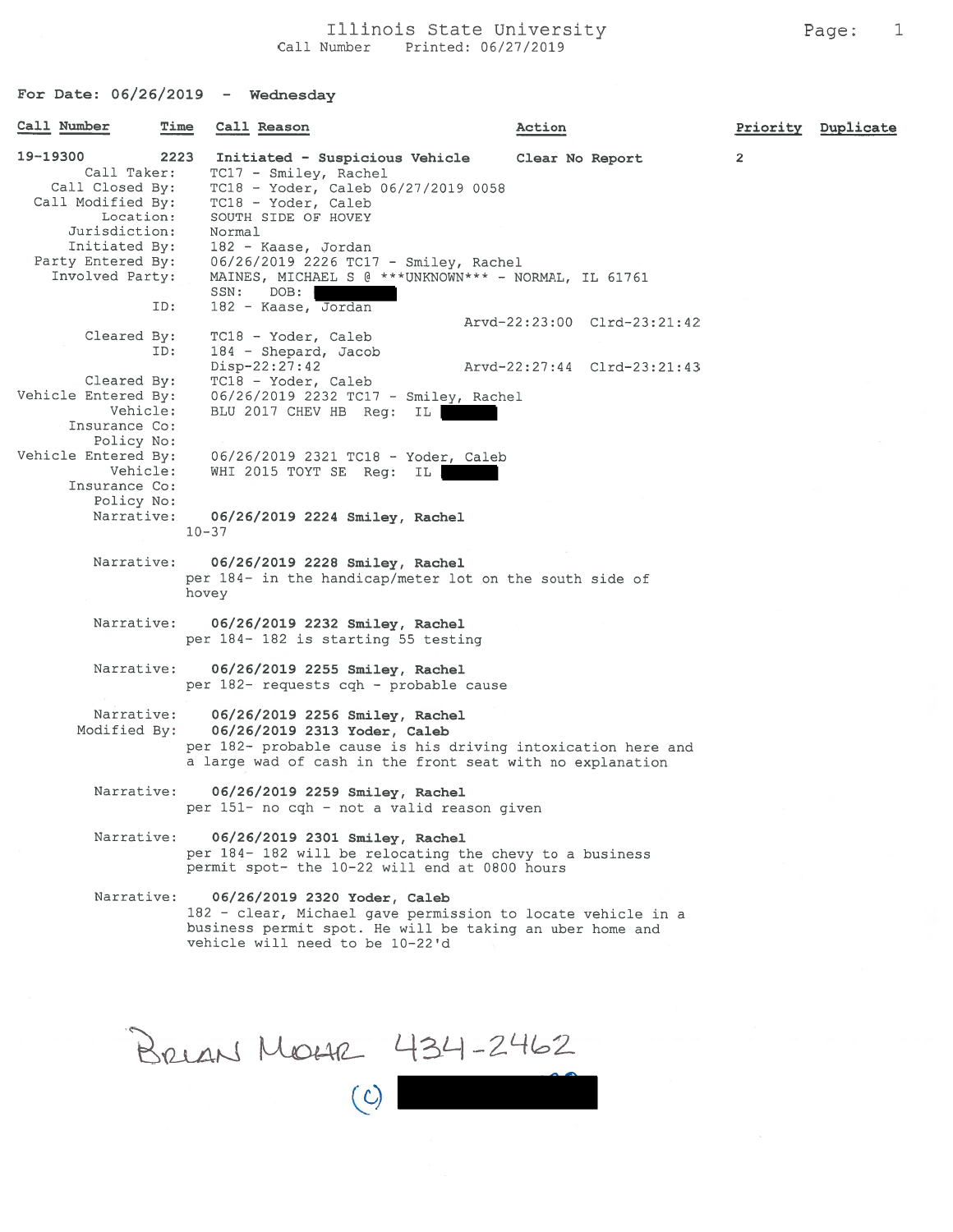June 27, 2019

To: Deputy Chief Bleichner From: Officer Kaase Incident Date: June 26, 2019 Subject: Michael S. Maines, Bloomington Fire Department

On Wednesday, 06/26/19, at approximately 2223 hours, I observed <sup>a</sup> blue Chevrolet hatchback begin to drive onto the ISU Quad through the parking lot on the south side of Hovey Hall. The vehicle drove approximately <sup>50</sup> feet onto the sidewalk and then reversed back into the parking lot. <sup>I</sup> made contact with the driver, Michael S. MANES. <sup>I</sup> noticed his eyes were bloodshot and he had <sup>a</sup> large quantity of cash on the front passenger seat. MANES stated he was lost and looking to ge<sup>t</sup> to Veterans Parkway. I asked where he had come from and he stated <sup>a</sup> female's residence he met on "Bumble." I inquired if he was from the area and he stated he was not. I asked where he worked and he stated Bloomington Fire Department (BFD) as <sup>a</sup> firefighter. <sup>I</sup> inquired how long he had been employed and he responded for seven months. <sup>I</sup> asked why he was unfamiliar with the area if he worked for BFD for seven months, he stated he was not familiar with the town of Normal. He stated he thought he saw <sup>a</sup> stop sign on the Quad but was unable to direct me to observe any specific object that appeared to be <sup>a</sup> stop sign. <sup>I</sup> inquired where the large sum of cash was from and MANES informed me he was gambling at the Pub II. When I asked about the number of alcoholic beverages he consumed, he stated he had one bottle of beer approximately an hour earlier.

<sup>I</sup> requested MANES perform Standard Field Sobriety Tests, which he complied. Officer Shepard arrived on scene to assist. I inquired if MAINES had any eye problems or abnormalities. MANES stated one of his eyes was "weak." <sup>I</sup> asked for clarification, and he explained his vision was not as strong as 20/20. <sup>I</sup> read the instructions for the Horizontal Gaze Nystagmus (HGN) test and MANES stated he understood the instructions. I observed 4 out of 6 clues on HGN: lack of smooth pursuit in both eyes, and distinct and sustained nystagmus in both eyes. When <sup>I</sup> initially began to test for lack of smooth pursuit, during the first pass MANES took his eyes off my finger being used as <sup>a</sup> stimulus. <sup>I</sup> had to instruct <sup>a</sup> second time, to follow my finger with his eyes only.

<sup>I</sup> requested MANES perform the Walk and Turn test (WAT). While reading the instructions, MANES asked multiple times for me to repea<sup>t</sup> par<sup>t</sup> of the instructions. MANES stated he understood the instructions and performed the test. MANES had to be instructed during the test to look at his feet. <sup>I</sup> observed <sup>2</sup> out of 8 clues on the WAT: incorrect number of steps (both passes) and improper turn.

I requested MANES perform the One Leg Stand test (OLS). I read the instructions and MANES stated he understood. Initially, when MANES began the test he failed to raise his foot six inches and keep it parallel to the ground. He had to be instructed several times on how to perform the OLS. I observed 0 out 4 clues on OLS.

Based on my training and experience, I determined MANES was close to but not above the legal limit for driving under the influence (DUI). <sup>I</sup> informed MANES, <sup>I</sup> was not <sup>p</sup>lacing him